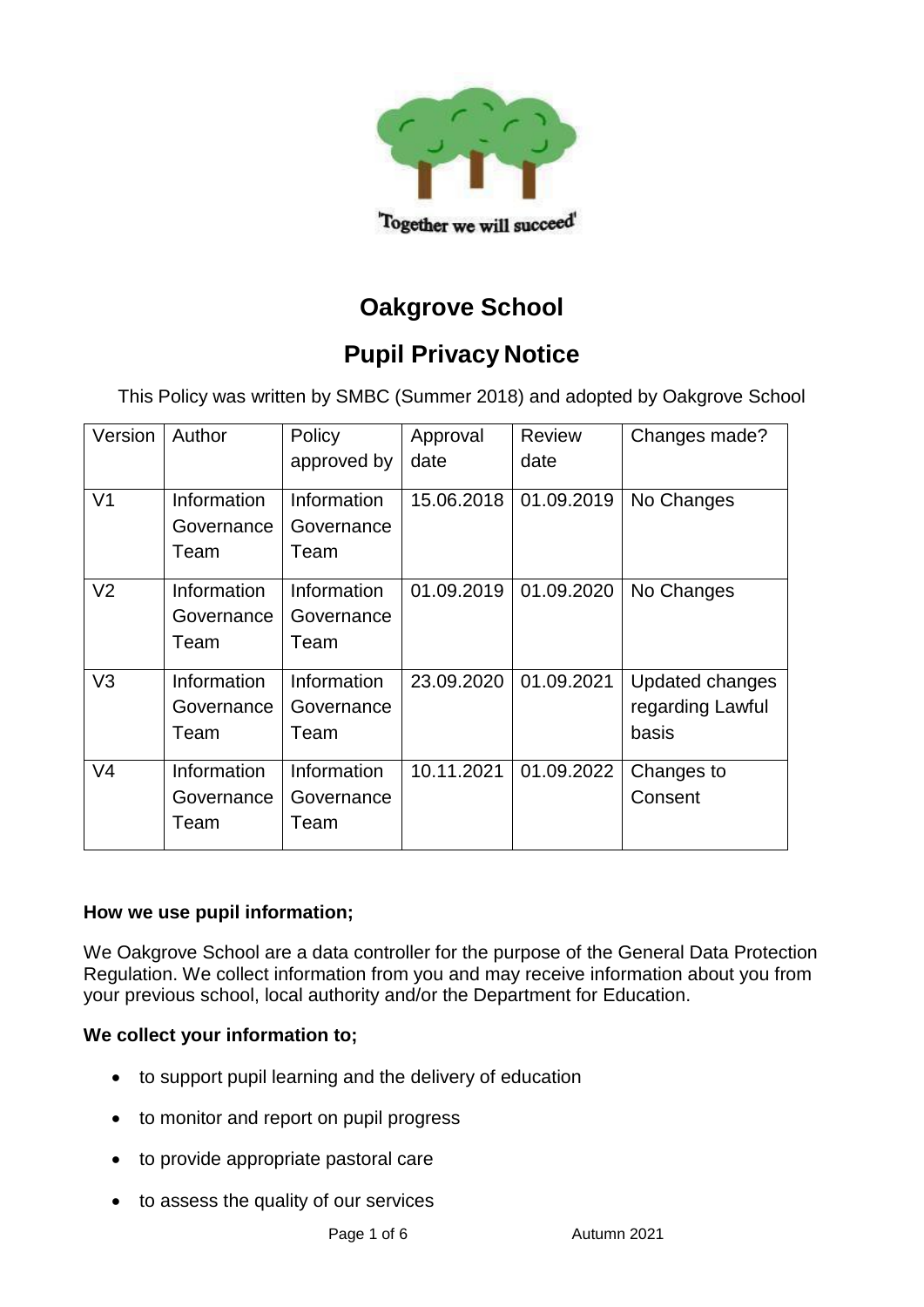- to comply with the law regarding data sharing
- to comply with our statutory obligations

#### **The categories of pupil information that we collect, hold and share include;**

- Personal information such as:
	- Name, date of birth, gender, image, class details, admission data, unique pupil number, address, family contact details, GP contact details, dietary requirements, school history, attendance, behaviour log
- Special categories of information such as;
	- Ethnicity, nationality, religion, country of birth, free school meal eligibility, medical needs, assessment, data, Special Educational Needs and Disability status

We share pupil data with a number of services in order to provide appropriate support for our pupils. This will include Local Authority educational services including specialist inclusion, support and access services as well as health services like School Nursing.

#### **The lawful basis on which we use this information;**

#### **Legal obligation;**

We are required to use pupil data when undertaking our legal obligations and to comply with our statutory functions.

The following information is processed as a result of the schools legal obligation;

• Pupil Name, Date of Birth, Gender, Image, Class details, Admission Date, ULN, UPN, Address, Family Members, Family Contact Details, GP Contact Details, Dietary Requirements, Ethnicity, Nationality, Religion, FSM, School History, Attendance, Medical Needs, Assessment Data, Behaviour Log, SEN Status.

#### **Consent**;

The consent of parents may be relied upon to process some forms of pupil data.

We will request consent in the following circumstances;

- To allow us to process the personal and sensitive information for school visits (Name, DOB, Contact Telephone Number, Medical Requirements)
- When taking photographs of pupils to be used on the school website / used within the school environment
- When taking photographs by the school photographer [details of third party]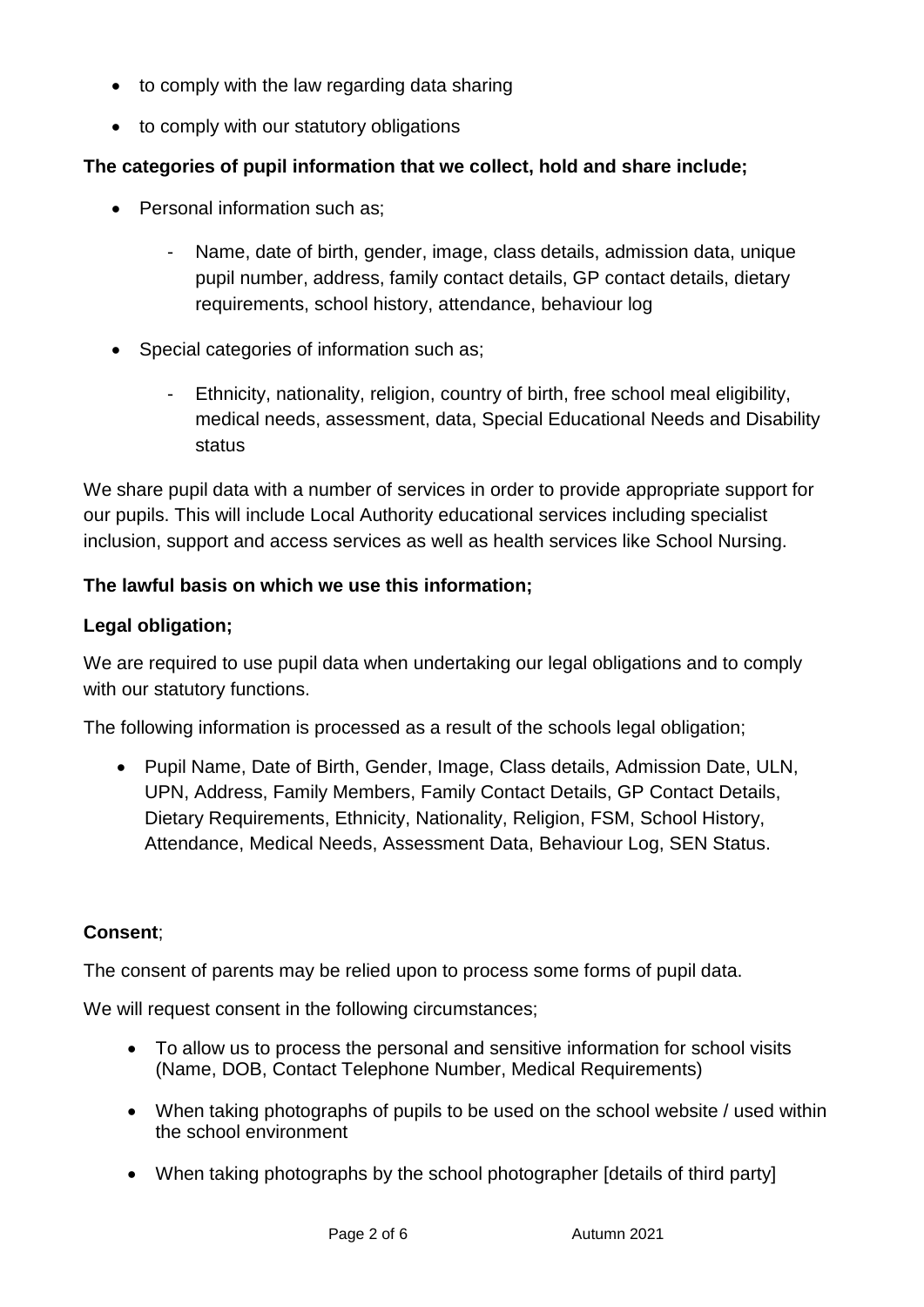- When taking promotional photos / videos for local papers
- To share information with the Team Around the School (TAS)
- To share information with the Team Around the Child (TAC)
- To share information with school milk providers
- For pupils to use equipment e.g. scooters in school
- For pupils to go on trips using staff cars and the school minibus
- For pupils to take part in Peer Massage
- For pupils to take part in Therapeutic Interventions
- To share information with the Team Around the School (TAS)
- To share information with the Team Around the Child (TAC)

Where the legal reason for processing your personal information is based on your consent, you have the right to withdraw your consent at any time, without affecting the lawfulness of our processing prior to your withdrawal. Please contact the school office via email schooladmin@oakgrove-primary.stockport.sch.uk should you wish to withdraw your consent for any of the above activities.

#### **Collecting pupil information;**

Whilst the majority of pupil information you provide to us is mandatory, some of it is provided to us on a voluntary basis. In order to comply with the UK General Data Protection Regulation, we will inform you whether you are required to provide certain pupil information to us or if you have a choice in this.

#### **Storing pupil data;**

We hold all pupil data in line with the agreed retention schedule.

[Retention Schedule Autumn 2021](file://///oak-simssql.oakgrove.internal/admindata/Office%20Documents/Retention%20Schedule/School%20Retention%20Schedule%202021-2022.xlsx)

#### **Who we share pupil information with;**

We routinely share pupil information with:

• schools that the pupil's attend after leaving us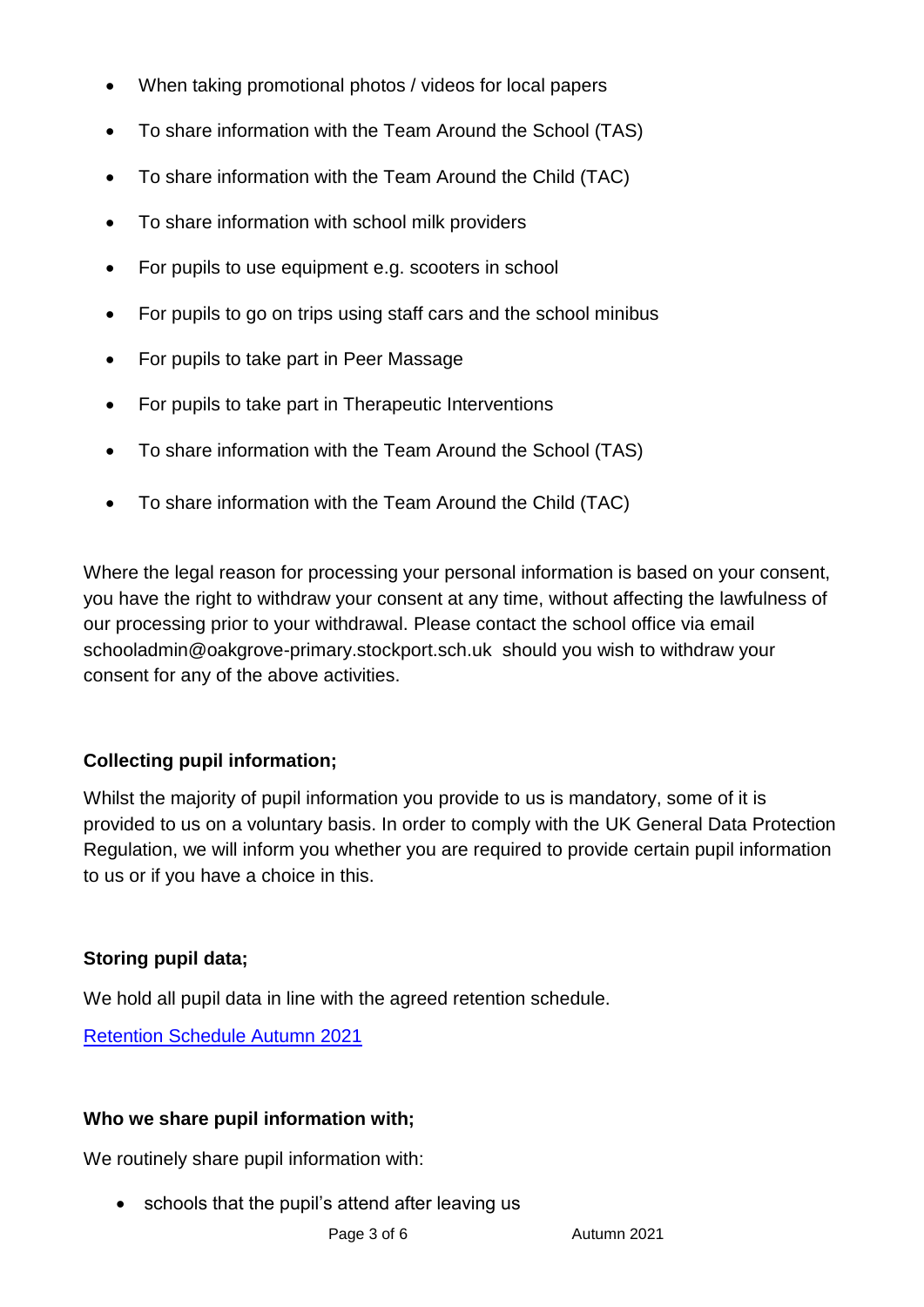- our local authority, Stockport Metropolitan Borough Council
- the Department for Education (DfE)
- school milk providers
- the school nurse

We will not give information about you to anyone outside this establishment without your consent unless the law permits it. We are required by law to pass some of your information to the Local Authority for monitoring, tracking and provision of appropriate services, and to the Department for Education.

These organisations are then required to share some of this information with trusted partners including NHS Trusts and other Local Authorities in the case of admissions. Appropriate data will be used by certain Local Authority services to provide the best support possibly to children and young people.

## **Why we share pupil information;**

We share pupils' data with the Department for Education (DfE) on a statutory basis. This data sharing underpins school funding and educational attainment policy and monitoring.

We are required to share information about our pupils with our local authority (LA) and the Department for Education (DfE) under section 3 of The Education (Information About Individual Pupils) (England) Regulations 2013.

## **Data collection requirements;**

To find out more about the data collection requirements placed on us by the Department for Education (for example; via the school census) go to [https://www.gov.uk/education/data](https://www.gov.uk/education/data-collection-and-censuses-for-schools)[collection-and-censuses-for-schools.](https://www.gov.uk/education/data-collection-and-censuses-for-schools)

## **The National Pupil Database (NPD)**

The NPD is owned and managed by the Department for Education and contains information about pupils in schools in England. It provides invaluable evidence on educational performance to inform independent research, as well as studies commissioned by the Department. It is held in electronic format for statistical purposes. This information is securely collected from a range of sources including schools, local authorities and awarding bodies.

We are required by law, to provide information about our pupils to the DfE as part of statutory data collections such as the school census and early years' census. Some of this information is then stored in the NPD. The law that allows this is the Education (Information About Individual Pupils) (England) Regulations 2013.

To find out more about the NPD, go to

[https://www.gov.uk/government/publications/national-pupil-database-user-guide-and](https://www.gov.uk/government/publications/national-pupil-database-user-guide-and-supporting-information)[supporting-information.](https://www.gov.uk/government/publications/national-pupil-database-user-guide-and-supporting-information)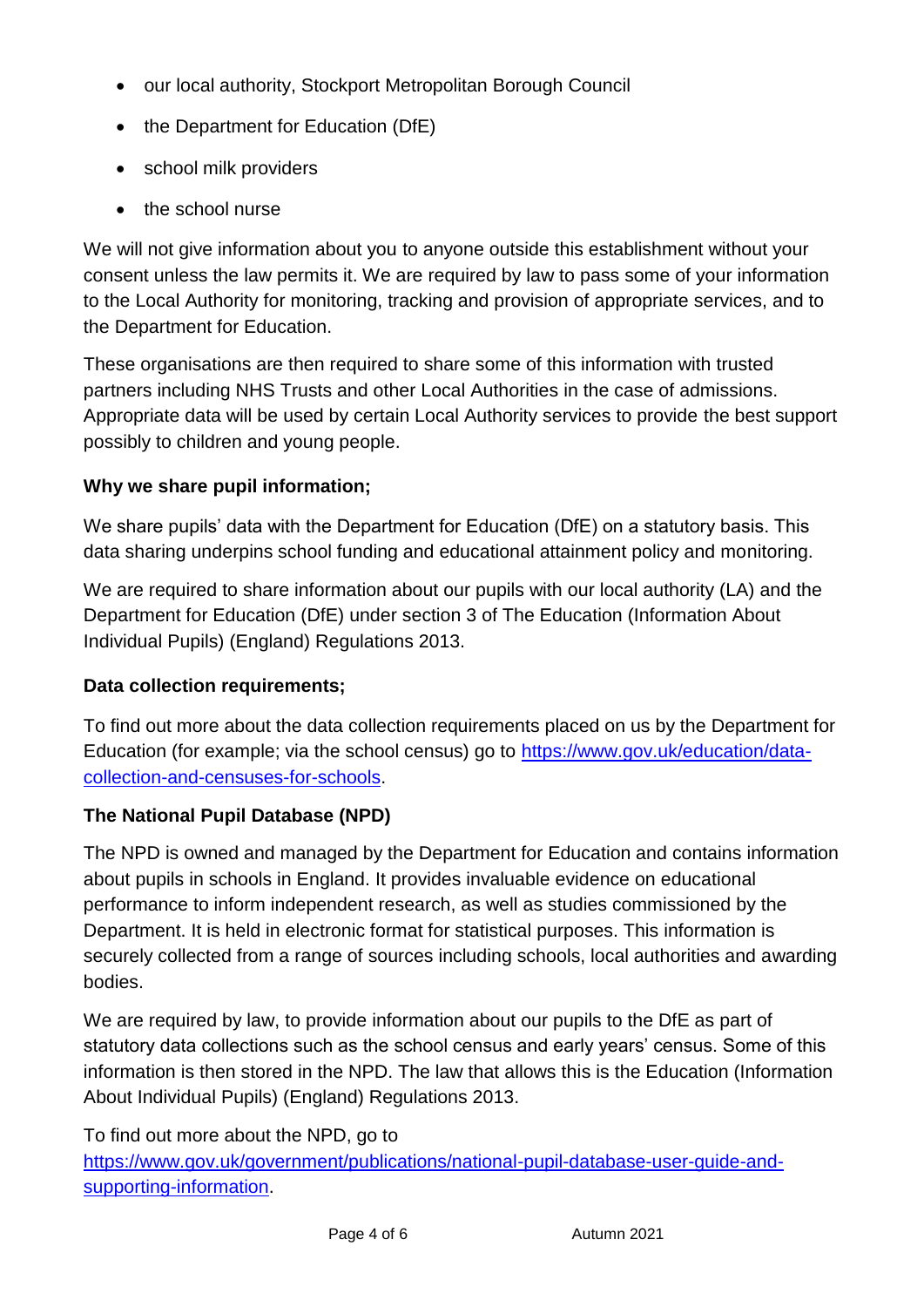The department may share information about our pupils from the NPD with third parties who promote the education or well-being of children in England by:

- conducting research or analysis
- producing statistics
- providing information, advice or guidance

The Department has robust processes in place to ensure the confidentiality of our data is maintained and there are stringent controls in place regarding access and use of the data. Decisions on whether DfE releases data to third parties are subject to a strict approval process and based on a detailed assessment of:

- who is requesting the data
- the purpose for which it is required
- the level and sensitivity of data requested: and
- the arrangements in place to store and handle the data

To be granted access to pupil information, organisations must comply with strict terms and conditions covering the confidentiality and handling of the data, security arrangements and retention and use of the data.

For more information about the department's data sharing process, please visit: <https://www.gov.uk/data-protection-how-we-collect-and-share-research-data>

For information about which organisations the department has provided pupil information, (and for which project), please visit the following website: <https://www.gov.uk/government/publications/national-pupil-database-requests-received>

To contact DfE:<https://www.gov.uk/contact-dfe>

#### **Requesting access to your personal data**

Under data protection legislation, parents and pupils have the right to request access to information about them that we hold. To make a request for your personal information, or be given access to your child's educational record, please contact the school office or alternatively you can view our Data Subject Rights Policy at: [http://www.oakgrove](http://www.oakgrove-primary.stockport.sch.uk/)[primary.stockport.sch.uk](http://www.oakgrove-primary.stockport.sch.uk/)

You also have the right to:

• object to processing of personal data that is likely to cause, or is causing, damage or distress